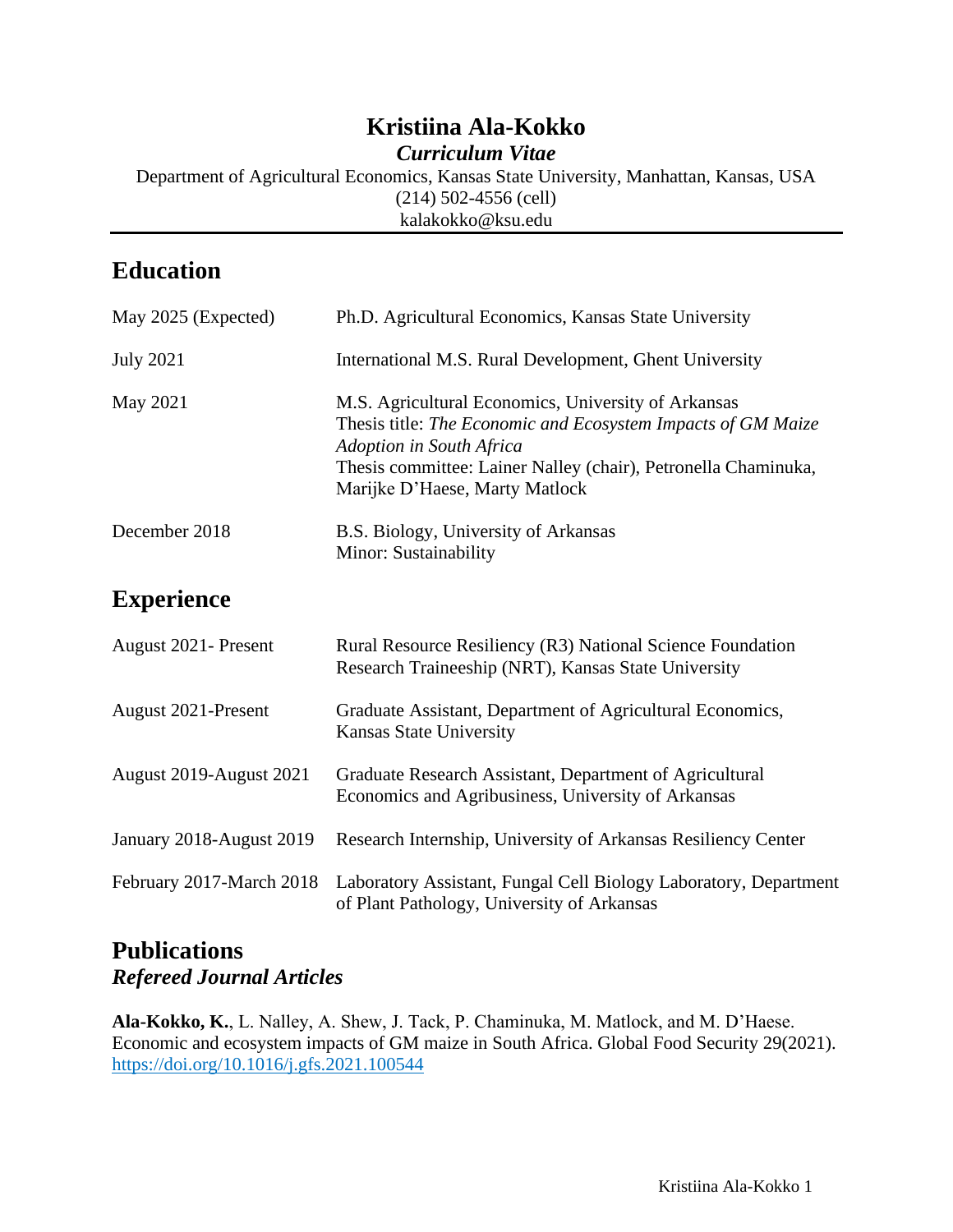#### *In Progress*

**Ala-Kokko, K.**, L. Nalley, A. Durand and W. Yang. Economic implications of disjunctive marking in country-of-origin labels.

#### *Informational Articles*

**Ala-Kokko, K.** and P. Chaminuka. The economic and ecosystem impacts of GM maize in SA. Published in Farmer's Weekly (13 August 2021): 6-7. Caxton Local Media. Craighall, South Africa.

#### *Technical Reports*

Matlock, M., **K. Ala-Kokko**, E. Cummings, Z. Blackwell, L. Glaeser, I. Kennedy, Q. Montana, Z. Morgan, A. Nihill, G. Sanchez, K. Simonson, S. Luoni, and V. Lorenzo. (2019) "Modular Agricultural Base Yard: A Manual for Small-Scale Farmers in Hawaii." University of Arkansas Resiliency Center and University of Arkansas Community Design Center. Prepared for the Hawaii Agribusiness Development Corporation. [https://resiliency.uark.edu/research/food](https://resiliency.uark.edu/research/food-systems/base-yard-project/index.php)[systems/base-yard-project/index.php](https://resiliency.uark.edu/research/food-systems/base-yard-project/index.php)

Matlock, M., **K. Ala-Kokko**, E. Cummings, Z. Blackwell, L. Glaeser, I. Kennedy, Q. Montana, Z. Morgan, A. Nihill, G. Sanchez, K. Simonson, S. Luoni, and V. Lorenzo. (2019) "Modular Agricultural Base Yard: Building Plans for Small-Scale Farmers in Hawaii." University of Arkansas Resiliency Center and University of Arkansas Community Design Center. Prepared for the Hawaii Agribusiness Development Corporation. [https://resiliency.uark.edu/research/food](https://resiliency.uark.edu/research/food-systems/base-yard-project/index.php)[systems/base-yard-project/index.php](https://resiliency.uark.edu/research/food-systems/base-yard-project/index.php)

Luoni, S., S. Anderson, C. Terral, G. Grelle, C. Leding, P. MacKeith, M. Matlock, E. Boles, **K. Ala-Kokko**, D. Mantooth, L. Matsunaga, V. Le, J. Noh, J. Swenson, J. Meullenet, and G. Mack, 2019. *Wahiawa Value-Added Product Development Center*. UACDC, Fayetteville, AR. ISBN: 978-0-9799706-6-5. [https://uacdc.uark.edu/work/wahiawa-value-added-porduct-development](https://uacdc.uark.edu/work/wahiawa-value-added-porduct-development-center)[center](https://uacdc.uark.edu/work/wahiawa-value-added-porduct-development-center)

### **Invited Professional Paper and Poster Presentations**

- **Ala-Kokko, K.**, L. Nalley, A. Durand and W. Yang. Economic implications of disjunctive marking in country-of-origin labels. Presented at the Southern Agricultural Economics Association (SAEA) Annual Meeting. New Orleans, Louisiana. February 12-15, 2022.
- **Ala-Kokko, K.**, L. Nalley, A. Durand and W. Yang. Battling for a territory, US and Chinese medium grain rice trade into Puerto Rico. Presented at the 2021 Delta Region Farm Management and Agricultural Policy Working Group. Vicksburg, Mississippi. September 17, 2021.